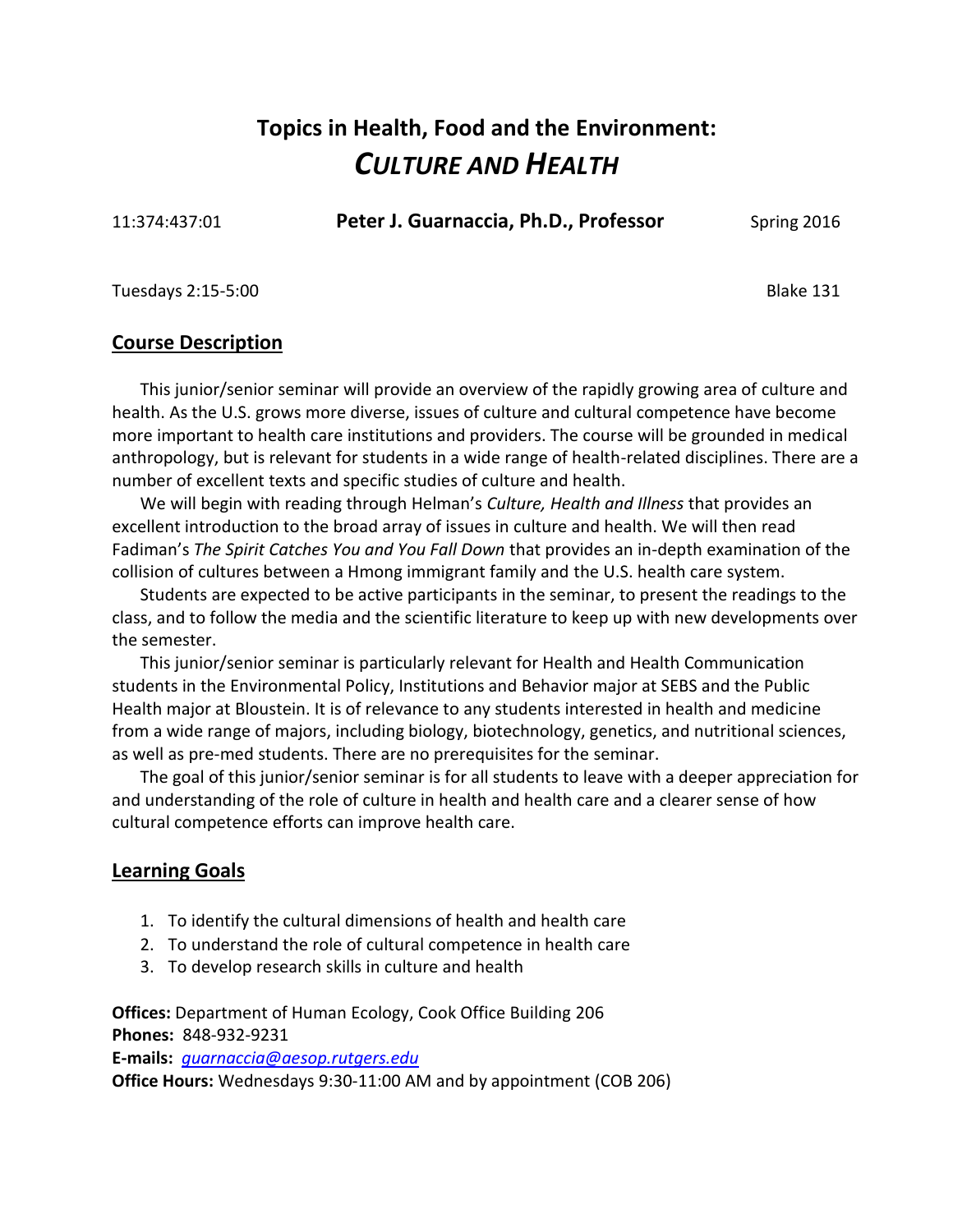**Required Texts** (available at the Rutgers Barnes & Noble Bookstore and other sources)

- Cecil Helman. 2007. *Culture, Health and Illness, 5th Edition.* London: Hodder Arnold.
- Anne Fadiman. 2012. *The Spirit Catches You and You Fall Down.* New York: Farrar, Strauss & Giroux.

#### **Course Requirements**

1. **Class Attendance & Participation**: Students are expected to come to 20% each class and to actively participate. Unexcused absences will result in a lower grade.

2. **Reaction Papers to Assigned Readings**: Students will write 2 page (double-spaced) 30% reaction papers to assigned readings. These should highlight key points, raise questions, and critically assess the work rather than summarize the readings.

| 3. Research Project: Students will write a final term paper of about | 50%                  |
|----------------------------------------------------------------------|----------------------|
| 5-7 pages [see separate description of final project].               | (20% oral report)    |
| Students will share their project with the class.                    | (30% written report) |

| <b>Course Schedule</b> |                |                                                                                                                                   | <b>Reading Assignments</b>  |  |
|------------------------|----------------|-----------------------------------------------------------------------------------------------------------------------------------|-----------------------------|--|
| Jan                    | 19             | <b>Introductions/Introduction to Course/ Culture &amp; Ethnicity Worksheet</b><br>Individual Meetings with Students [3:30 - 5:00] |                             |  |
|                        | 26             | <b>What is Medical Anthropology?</b><br>Individual Meetings with Students [3:30-5:00]                                             | <b>Helman: Introduction</b> |  |
| Feb                    | $\overline{2}$ | The Body in Medical Anthropology                                                                                                  | Helman: Chaps 2,3,6,7,14    |  |
|                        | 9              | <b>Health Care Systems</b><br>Project Abstract Due                                                                                | Helman: Chaps 4,5,8,9       |  |
|                        | 16             | <b>Global Health</b>                                                                                                              | Helman: Chaps 15,16,17,18   |  |
|                        | 23             | <b>Cross-Cultural Psychiatry</b><br>Ataques de Nervios, Culture & DSM-IV/5                                                        | Helman: Chaps 10,11         |  |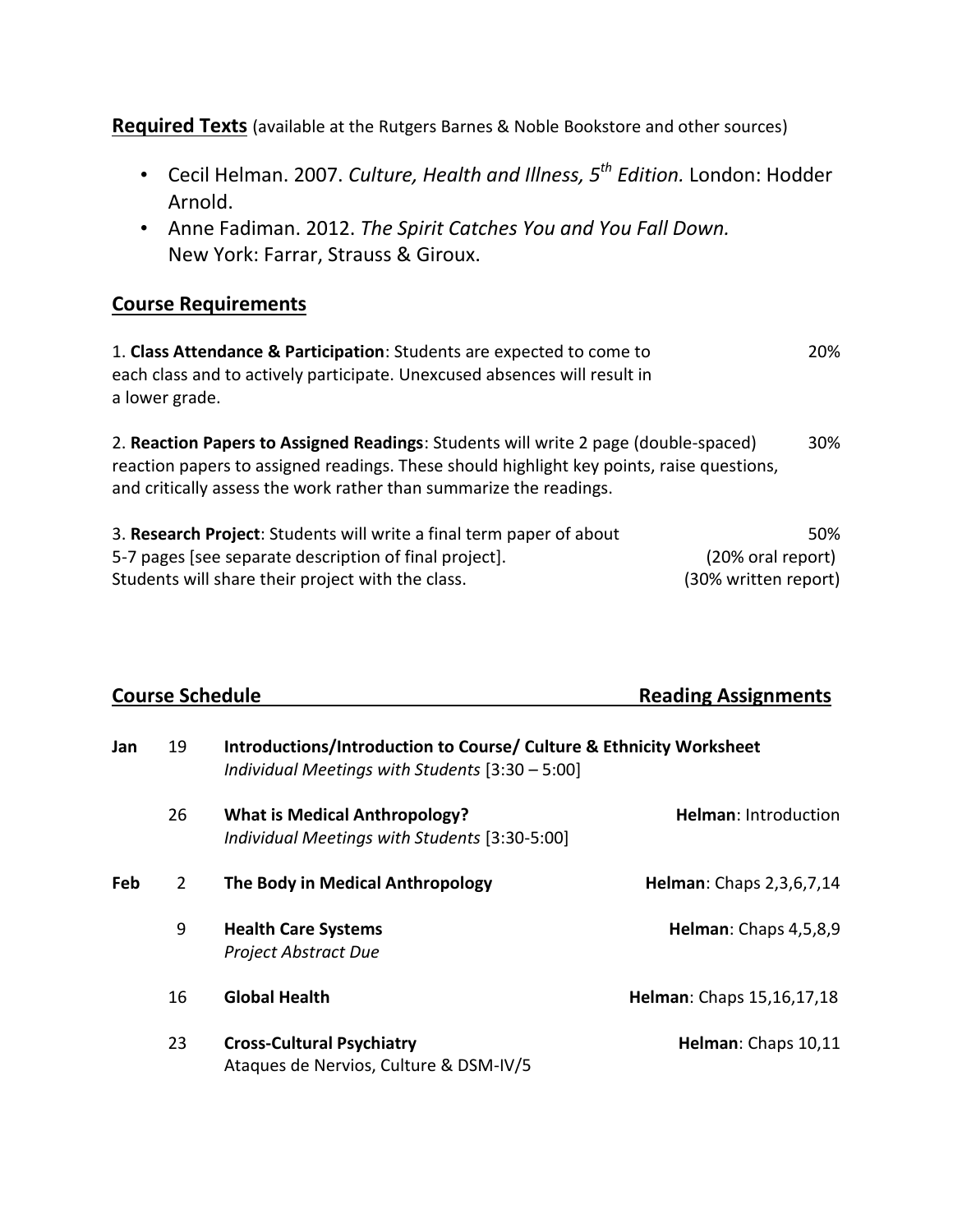| Mar | 1  | Spirit Catches You and You Fall Down<br>Outline/Bibliography Due | Fadiman: Chaps 1-9                                                 |
|-----|----|------------------------------------------------------------------|--------------------------------------------------------------------|
|     | 8  | <b>Interactions with the Health Care System</b>                  | Fadiman: Chaps 10-19<br>Video: Hmong Shaman in America             |
|     | 15 | <b>NO CLASS: SPRING BREAK</b>                                    |                                                                    |
|     | 22 | <b>Women's Health</b>                                            | <b>Culhane-Pera: Chaps 2-4</b>                                     |
|     | 29 | <b>Mental Illness</b>                                            | Culhane-Pera: Chaps 10-12<br><b>Video:</b> Shadows & Illuminations |

**Apr** 5/12/19/26 **SHARING OF COURSE PROJECTS**

**May 3 FINAL PAPER DUE**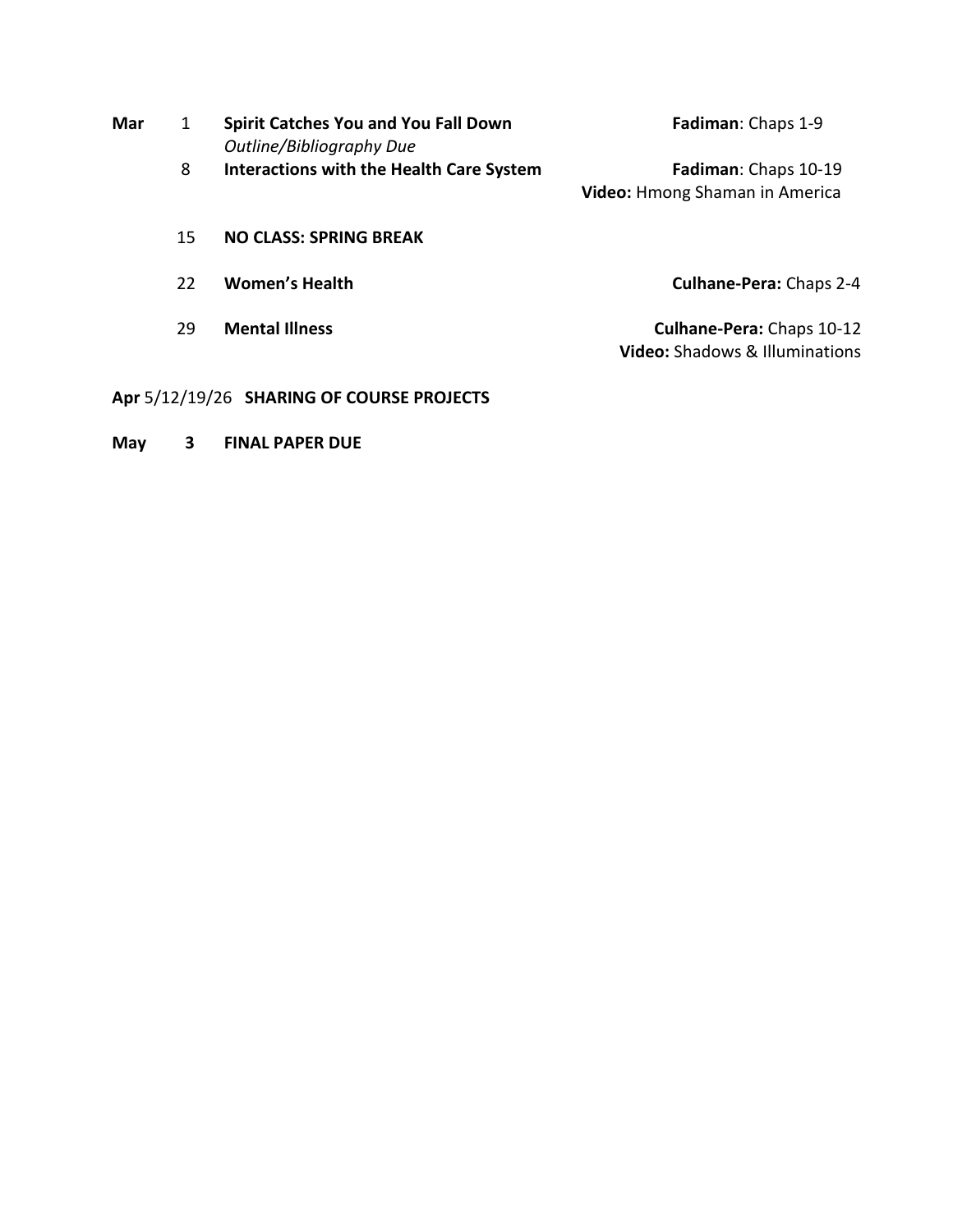## **REACTION PAPERS TO ASSIGNED READINGS**

# *Culture and Health*

For each class, I would like you to write a 2 page (double-spaced) reaction paper to the assigned readings. This paper will help you prepare for the class discussions and will give me a sense of what you are getting out of the course. The papers will be collected at the end of each class. These will be recorded, but not given a letter grade. I expect you to use full sentences and paragraphs and to present a coherent discussion of the readings. At the same time, these do not have to be polished projects; they are thought pieces. They should be uploaded to the Dropbox on our Sakai site by 5 pm on the day before class.

The paper should briefly address some of the following issues:

- 1. What are the key points the author is trying to make?
- 2. What did you learn from this particular reading assignment?
- 3. What new ideas did you derive from this reading?
- 4. What ideas are you critical of and why?

5. What insights, personal and/or scholarly, did you get into issues of health and illness from reading this assignment?

When I have more specific questions I want you to address concerning specific topics or readings, I will announce those in class.